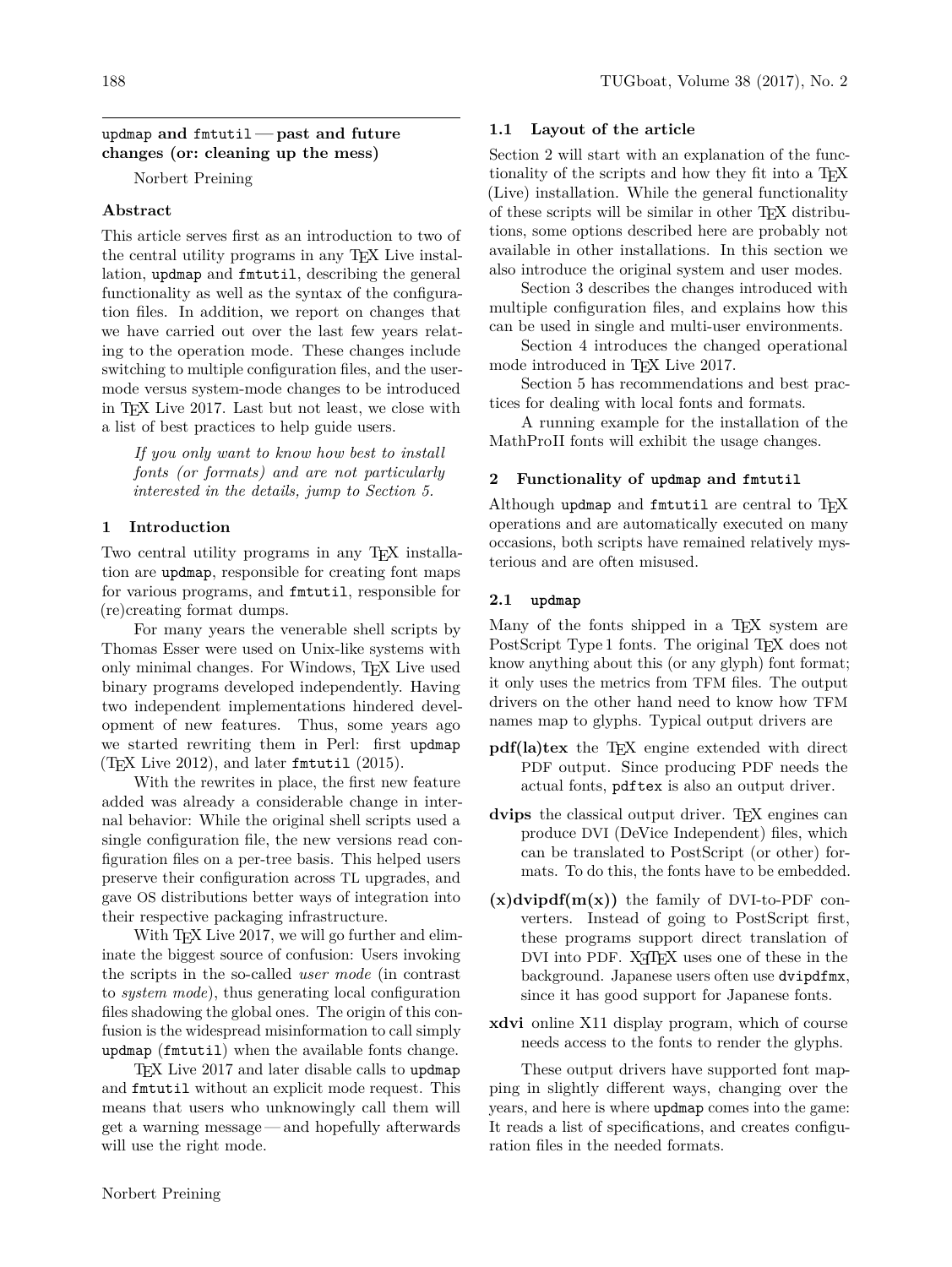## **2.1.1 What does updmap do?**

Font definitions are necessarily a complicated beast in the TEX world; many components have to play well together for the final document to contain the correct fonts. Here is an overview of the main items necessary to understand updmap:

**font definition** maps a TFM file name to an external font (font name and file name), with optional additional transformations. A simple example: eufm10 EUFM10 <eufm10.pfb

which says that the TFM name eufm10 should be resolved by a font internally named EUFM10, which is defined in the file eufm10.pfb. Far more complex font definitions are possible, catering to different encodings and more, but the basic purpose of mapping a TFM to an external font always remains.

- **font map file** is a file of font map definitions, normally collecting together related fonts from a package. The above definition for eufm10 is contained in euler.map, which contains all the Euler-related font definitions.
- **updmap config file** lists the font map files, with additional specifications concerning bitmap vs. outline fonts, as well as a few settings for updmap itself (details in the next section). Continuing our example, in a normal T<sub>E</sub>X Live installation the font map file euler.map is listed in texmf-dist/web2c/updmap.cfg:

Map euler.map

**generated files** Finally, updmap generates configuration files in various formats (see above).

Output drivers don't have (or need) the slightest idea that updmap and the related intermediate files even exist; they only read the ultimately-generated configuration file to determine which fonts are available. This means that if, somewhere in the middle, one of the steps fails or is incorrect, the output will probably not have the right fonts.

# **2.1.2 Configuration of fonts in updmap.cfg**

The central configuration file for updmap is (always) named updmap.cfg. In former times, only the first one found by the Kpathsea library was used, but now all updmap.cfg files are read (see below). Each updmap.cfg can contain the following items:

1. Empty lines, comments beginning with '#'; these are ignored.

2. Map directives, in one of the forms: Map foo.map

MixedMap bar.map KanjiMap baz.map Map is used for fonts that are available only in Post-Script Type 1 format; MixedMap is for fonts where both Metafont and PostScript variants are present; and KanjiMap is for creating the special Kanji map file.

3. updmap configuration lines, of the form  $\langle settingName \rangle \langle value \rangle$ 

with the following setting names and values (\* indicates the default):

dvipsPreferOutline values \*true, false Whether dvips prefers bitmaps or outlines, when both are available.

- dvipsDownloadBase35 values \*true, false Whether dvips includes the 35 standard PostScript fonts in its output.
- pdftexDownloadBase14 values \*true, false Whether pdftex includes the 14 standard PDF fonts in its output.
- pxdviUse values true, \*false Whether maps for pxdvi (Japanese-patched xdvi) are under updmap's control.
- (ja|sc|tc|ko)Embed**,** jaVariant values strings Controls kanji font embedding for Japanese (ja), Simplified Chinese (sc), Traditional Chinese (tc), and Korean (ko).
- LW35 values \*URWkb, URW, ADOBEkb, ADOBE Controls which fonts are used for the 35 standard PostScript fonts.

The ..Embed and the jaVariant settings were added to the TEX Live implementation recently, and might not be supported in other T<sub>EX</sub> distributions.

### **2.2 fmtutil**

In the years long ago, when memory was scarce, computers slow, and Knuth went forth to create the most advanced typesetting system, he devised a way to speed things up and at the same time conserve space: format dumps. This is not the place for details but in short, you can think of them as dumps of the state of the program (TEX, Metafont, . . . ) after a (slow, painful) initialization, which can be easily and quickly loaded and used as a starting point for actual typesetting and font design work.

When there was only one T<sub>E</sub>X program and one Metafont program, managing these dumps was a simple task, but over time the situation grew more complex: more programs, more formats, various additions for internationalization. Nowadays, we're at a point that people often do not know what is going on when a *formats are rebuilding* message appears.

#### **2.2.1 What does fmtutil do?**

Written long ago by Thomas Esser for his teTFX, fmtutil supports specifying the available format in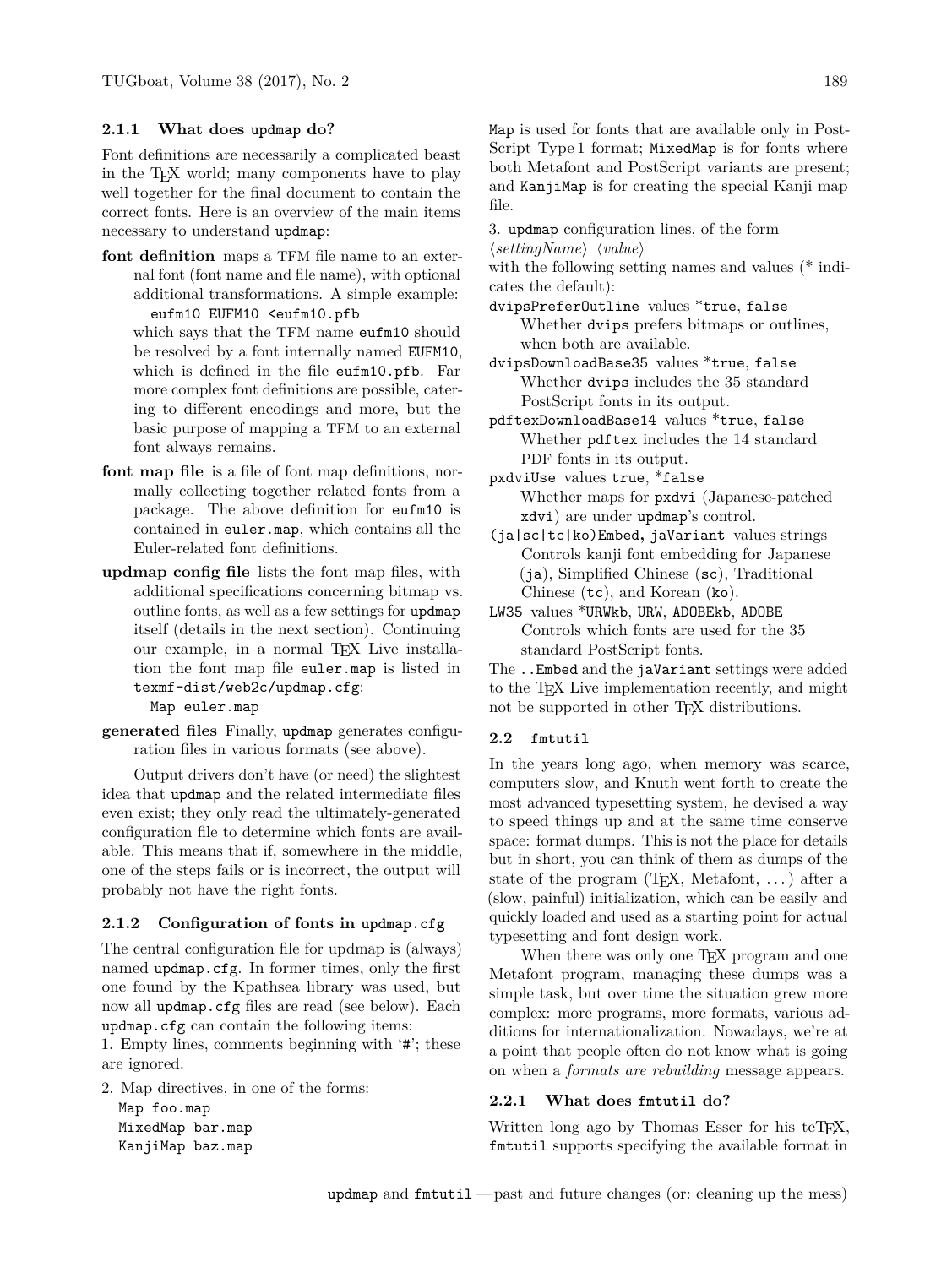a line-based configuration file, and for rebuilding them in various ways. The script has served the TEX community for many years. The shell script mentions a first change in 2001, but the script is much older than that (considerably predating TEX Live).

# **2.3 Configuration of fonts in fmtutil.cnf**

fmtutil is a rather friendlier colleague than updmap, with no need for all the complicated layers of definitions. The configuration files for fmtutil, named fmtutil.cnf, define the formats which can be made. The most commonly used format is L<sup>AT</sup>FX, but there are many more, some of which are quite esoteric (e.g., utf8mex).

Each format definition is on exactly one line, and consists of four parts:

 $\langle fmtname \rangle$   $\langle engine \rangle$   $\langle hyphenfile \rangle$   $\langle options \rangle$ Let us look at two examples from T<sub>F</sub>X Live:

```
aleph aleph - *aleph.ini
latex pdftex language.dat
            -translate-file=cp227.tcx *latex.ini
```
The first one defines the format aleph, the second one the format latex. (The second is broken across lines only for TUGboat; in the actual source file, it's all on one line.)

- **name** aleph, latex— the first item in a format definition is the format name, which (usually) coincides with the program name.
- **engine** aleph, pdftex— the second item defines the base engine, the program that is run to load the definitions and dump the image. As shown, sometimes the format and the engine have the same name. For the L<sup>AT</sup>FX format, TFX Live has used the pdfT<sub>F</sub>X engine for many years.
- **hyphenfile** -, language.dat the third item specifies a file name for hyphenation pattern definitions, or a literal - to indicate that no patterns are used.
- **options** the rest of the line comprises command line arguments passed to the engine. In the aleph line we see that only one file is passed to the engine, while in the latex case we also pass an additional option.

As specified on its own command line, fmtutil reads fmtutil.cnf, invokes some or all of the engines with the respective options in turn, and puts the resulting dump files in the right place so that the engine can load the dump.

# **2.4 Previous behavior and system mode vs. user mode**

The original shell scripts read only one configuration file, found by searching with Kpathsea. This is

the very same method T<sub>E</sub>X uses to find files when they are read (e.g., via \include) To cater for usersupplied font maps, the original updmap program allowed for enabling and disabling, adding and removing individual entries from the configuration file.

While this approach works nicely in a single user installation where the user has complete control over all files, in a multi-user setting it would be chaos if users changed a system-wide configuration file, adding their private fonts. Thus, soon after their inception, Thomas Esser added an additional *system mode* to these scripts, distinguished from the normal invocation style in *user mode*. The only difference between user mode and system mode is *where* generated files are saved: In user mode this was the directory defined by the Kpathsea variable TEXMFVAR, while in system mode it was TEXMFSYSVAR.

System mode was specified by invoking the program under the name updmap-sys (fmtutil-sys), while user mode was the default.

This was the state of affairs for more than a decade. The advantages of this system were that all configurations were contained in a single file, and the operation mode was easy (easier?) to understand.

In my case, as I had purchased the MathProII fonts, every year and on every computer I used I had to manually disable the open-source clone enabled by default in belleek.map, add the necessary map file for the MathProII fonts, and run updmap. While this is not much to do, it is easy to forget and error-prone.

### **3 Per tree configuration**

With the Perl reimplementation of the scripts we have also switched to a different way of handling configuration files: the two programs now read not just a single configuration file, but *all* configuration files found, in a stacked manner, meaning that files read later can override parameters from those read earlier. *Override* here means the following: disabling a map that is enabled in a lower level configuration file, and changing settings from a value set in a lower level configuration file.

To see which configuration files will be used, these two commands will output the list of all configuration files used by the two programs:

```
kpsewhich -all updmap.cfg
```
kpsewhich -all fmtutil.cnf

This new method allows configuration of available fonts and formats to be put in the same tree where the respective fonts or formats are installed. Formerly, activation of a map file or format would not survive (re)installing a release of TEX Live. Now, local fonts can be installed under TEXMFLOCAL, and listed in TEXMFLOCAL/web2c/updmap.cfg, and they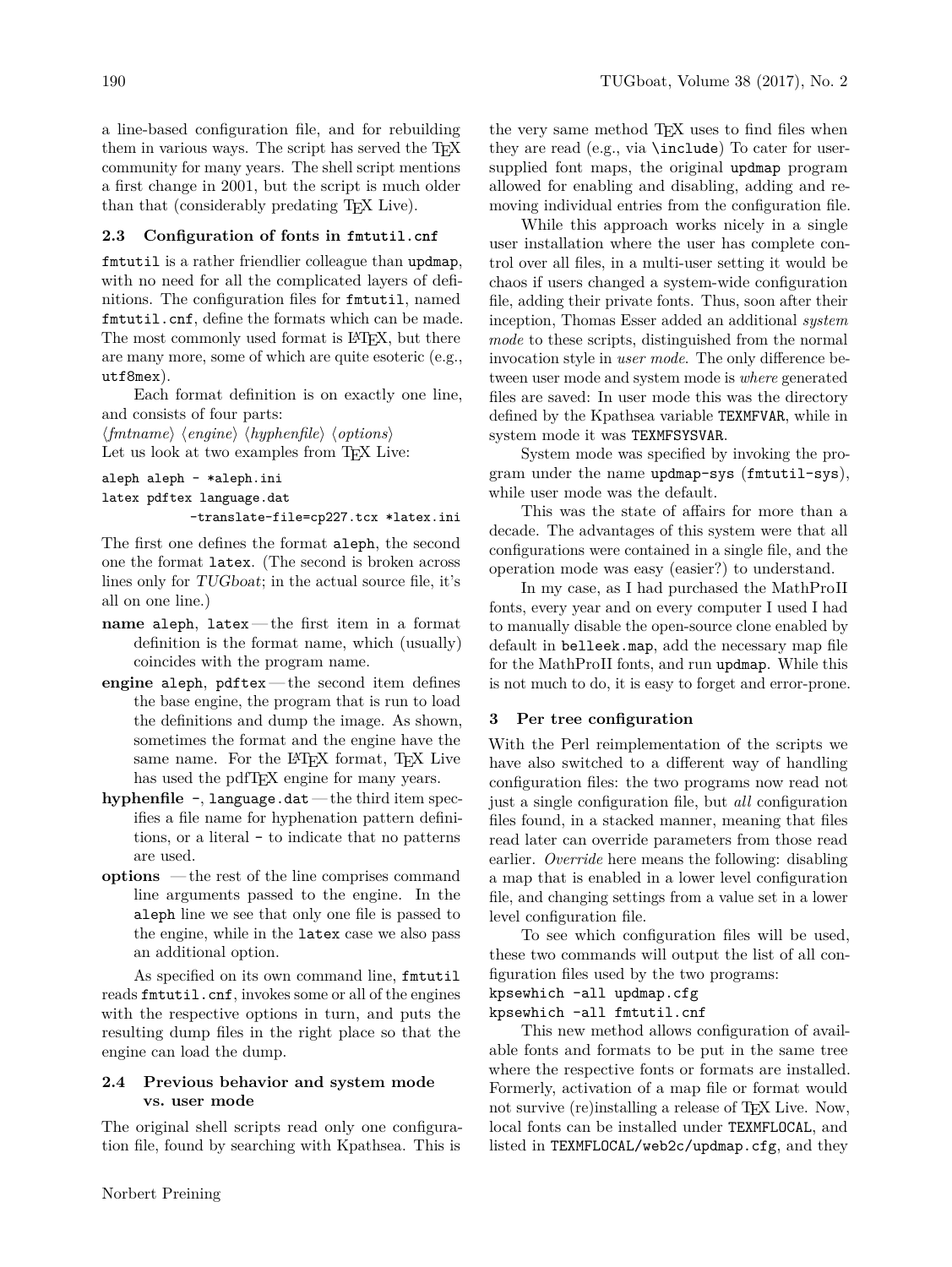will automatically be picked up across updates.

Similarly, users can have personal fonts or formats without needing to maintain a copy of the system's updmap.cfg or fmtutil.cnf.

### **3.1 Default locations searched**

By default, updmap and fmtutil check the following directories for updmap.cfg and fmtutil.cnf, in the order given.

| User mode only: | TEXMFCONFIG/web2c    |
|-----------------|----------------------|
|                 | TEXMFVAR/web2c       |
|                 | TEXMFHOME/web2c      |
| Both user and   | TEXMFLOCAL/web2c     |
| system modes:   | TEXMFSYSCONFIG/web2c |
|                 | TEXMFSYSVAR/web2c    |
|                 | TEXMFDIST/web2c      |
|                 |                      |

with these default values for those variables:

| TEXMFSYSCONFIG     | TL/YYYY/texmf-config        |
|--------------------|-----------------------------|
| <b>TEXMFSYSVAR</b> | TL/YYYY/texmf-var           |
| TEXMFDIST          | TL/YYYY/texmf-dist          |
| TEXMFLOCAL         | TL/texmf-local              |
| TEXMFHOME          | $\sim$ /texmf               |
| TEXMFCONFIG        | ~/.texliveYYYY/texmf-config |
| <b>TEXMFVAR</b>    | ~/.texliveYYYY/texmf-var    |
|                    |                             |

Making use of this information, let's continue the previous example of the MathProII fonts. As mentioned above, T<sub>EX</sub> Live ships the free Belleek fonts which use the same TFM names; thus, we have to disable belleek.map and add mtpro2.map:

- 1. Put the MathProII files, including mtpro2.map, in TEXMFLOCAL.
- 2. Edit TEXMFLOCAL/texmf/web2c/updmap.cfg:
	- disable Belleek by adding #! Map belleek.map
	- enable MathProII by adding Map mtpro2.map
- 3. Run updmap-sys.

Now, when I update my T<sub>EX</sub> Live installation from one year to the next *no* additional work is needed: updmap find the local configuration file, duly disabling the one map and activating the other.

Similarly, these per-tree configuration files have brought considerable simplification for distributors like Debian (indeed, this was the original reason why I implemented this feature).

#### **4 Explicit user mode in TL 2017**

#### **4.1 What was the problem?**

Let's suppose a user wants to add a private font to the TEX setup (as I had to do during my studies, when I purchased the Lucida fonts for writing my thesis). The steps were these:

• Copy updmap.cfg into TEXMFHOME;

- add the additional map entries to it;
- run updmap.

In itself this was not a problem. The problem comes when the fonts on the system side change (because of an update or addition of new font packages): The user had to re-execute these steps, every time. Not doing so would leave the user with outdated information; in the worst case (but unfortunately a very common case!), some font definitions would no longer be correct, and thus output files would be broken.

The reason was mentioned above: The configuration files for the output drivers generated by updmap in the user's home directory override the ones in the system directory.

We might hope for users to know about this problem, but unfortunately the Internet is full of instructions on how to install fonts for LAT<sub>EX</sub>, and the typical recommendation is to call updmap, and not updmap-sys. From my experience as the maintainer of the TEX Live packages in Debian, as well as from the T<sub>F</sub>X Live mailing lists, I can report that this is the single most common point of failure.

That is, most users were simply unaware that calling updmap (as is, thus in user mode) creates copies of configuration files which will *never be updated* unless the user calls updmap again; system changes in the meantime are immaterial.

For fmtutil the problem is the same: Format dumps would remain in the user's home directory and never be updated. As a glaring example, I recall a Debian bug report where a user had called fmtutil once, and *years* later some LATEX packages stopped working, because he still used the format dump from years ago, all unknowing.

### **4.2 New operation mode**

For TL17, we (that is Karl Berry and I) decided to try to get out of this interminable chaos once and for all. Thus, from now on *user mode* cannot be invoked by calling updmap or fmtutil as is; to activate user mode, it's now required to give the option -user, or call the separate scripts updmap-user or fmtutil-user. To summarize:

*System mode* is invoked by using updmap-sys or fmtutil-sys, or by giving the -sys option.

*User mode* is invoked by using updmap**-user** or fmtutil**-user**, or by giving the **-user** option.

Calling updmap or fmtutil without -sys or -user now results in a fatal error, with a link to an explanatory web page.

Our hope is that this will prevent some (perhaps many) users from hurting themselves by unintentional switching to user mode. Furthermore, by introducing this new behavior we are explicitly in